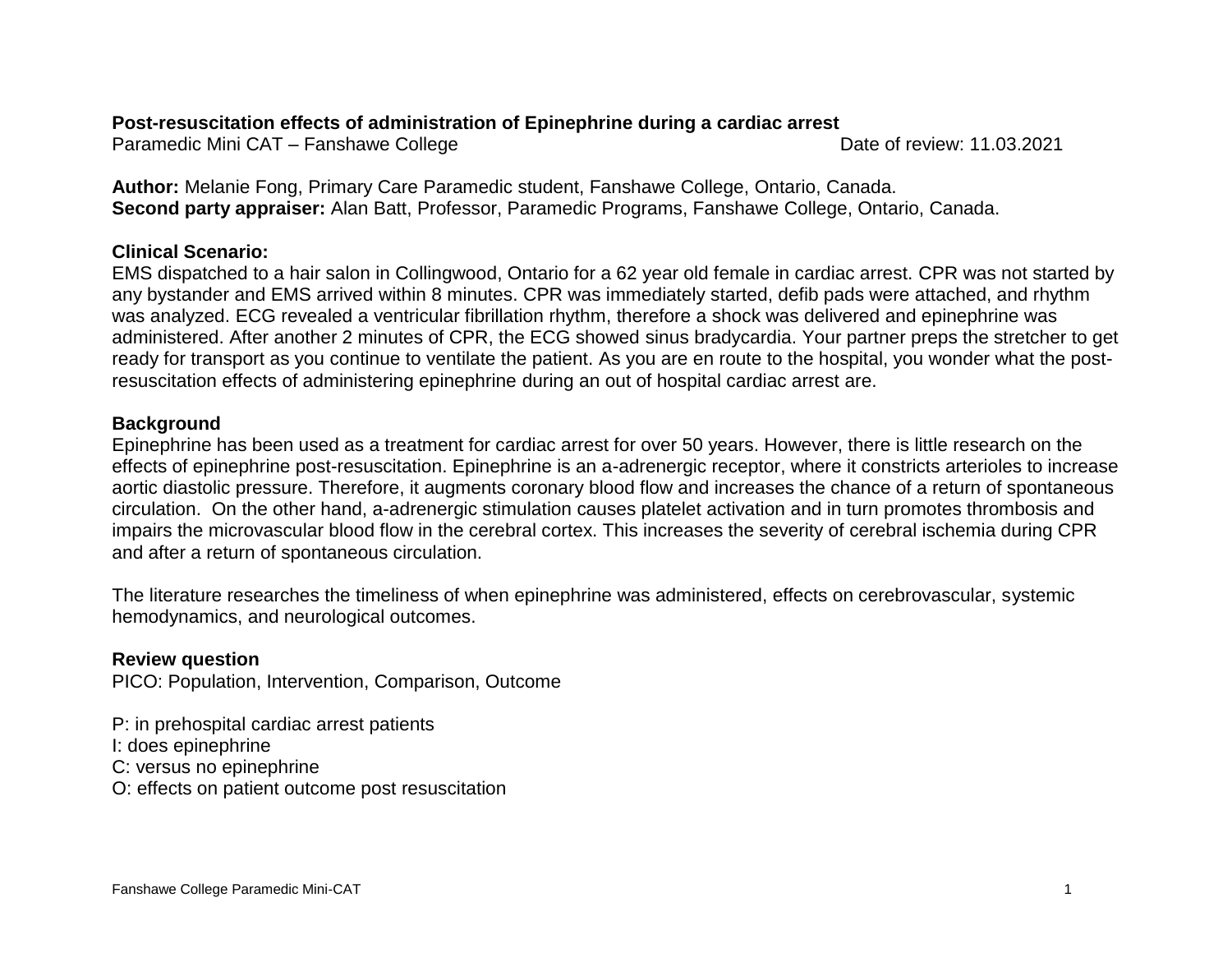**Search strategy (Basic):** "paramedic or ems or prehospital" and "cardiac arrest or cardiopulmonary resuscitation or cpr or resuscitation" and "epinephrine or adrenaline" **Limits:** Studies after 2017 that are English written. **Databases searched:** Google Scholar and Mendeley

## **Search results: 51**

**Included for review:** Four studies were reviewed as they were published recently; 2018, 2019, 2020. Additionally, the studies are primary sources rather than secondary sources. The studies' population included children and adults. All studies measured the association between administration of epinephrine and return of spontaneous circulation along with effects post-resuscitation.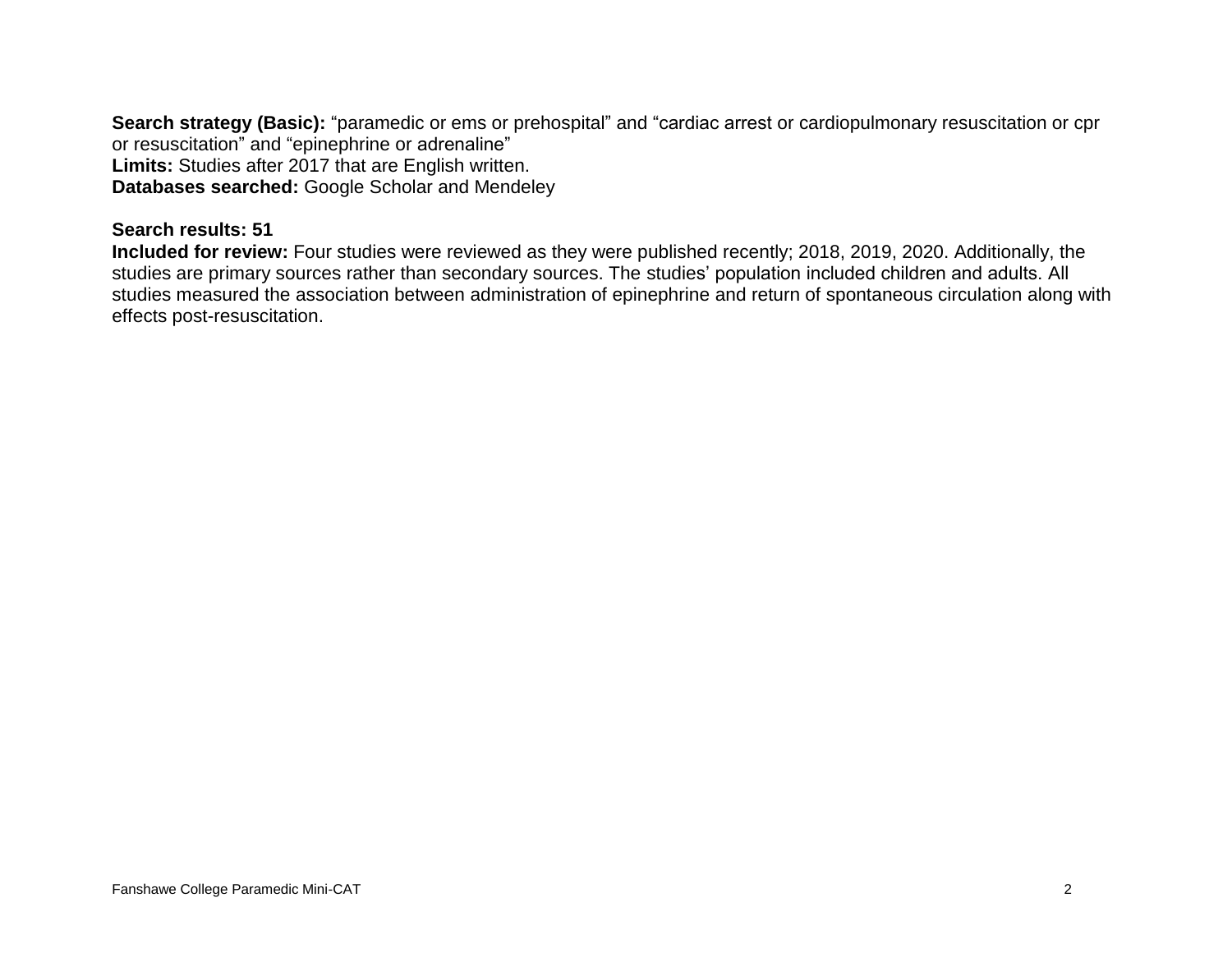| Title, author,<br>year | <b>Study design &amp; LOE</b> | <b>Population</b> | <b>Intervention</b> | <b>Outcomes</b>       | <b>Results</b> | <b>Weaknesses &amp;</b><br><b>Strengths</b> |
|------------------------|-------------------------------|-------------------|---------------------|-----------------------|----------------|---------------------------------------------|
| <b>Time to</b>         | <b>Multicenter</b>            | Children aged     | Children were       | The primary           | Early          | Determining the                             |
| epinephrine            | retrospective study           | 19 or younger     | classified into     | outcome is            | epinephrine    | amount of                                   |
| treatment is           | from January 1, 2003          | who               | hemorrhagic         | achievement of        | administration | prehospitalization                          |
| associated             | to December 31,               | experienced       | shock (blood        | sustained ROSC        | was            | hemorrhage was a                            |
| with the risk          | 2014. Children were           | traumatic out     | $loss > 30\%$ of    | (lasting longer than  | significantly  | major limitation as it                      |
| of mortality in        | classified into               | of hospital       | total body          | 20 minutes), survival | associated     | could potentially be                        |
| children who           | hemorrhagic shock             | cardiac arrest    | fluid) and non-     | to discharge, and     | with achieving | underestimated.                             |
| achieve                | (blood loss >30% of           | (OHCA) and        | hemorrhagic         | good neurological     | sustained      |                                             |
| sustained              | total body fluid) and         | were              | group. The          | outcomes. Early       | ROSC in both   | Additionally,                               |
| <b>ROSC</b> after      | non-hemorrhagic               | administered      | time of             | epinephrine           | children with  | association of early                        |
| traumatic out          | shock.                        | epinephrine for   | epinephrine         | treatment was         | hemorrhagic    | epinephrine                                 |
| of hospital            |                               | resuscitation     | treatment,          | significantly         | shock and      | administration with                         |
| cardiac arrest         | LOE-3                         | were included.    | patient             | associated with       | non-           | mortality could have                        |
|                        |                               |                   | characteristics.    | achieving sustained   | hemorrhagic    | explained early survival                    |
| Yan-Ren Lin,           |                               | 509 children      | and major           | ROSC in both the      | shock          | bias. Early survival did                    |
| Meng Huan              |                               | with traumatic    | mechanism of        | hemorrhagic shock     | traumatic      | not guarantee long-                         |
| Wu, Tren-Yi            |                               | <b>OHCA</b>       | arrest were         | and non-              | OHCA, For      | term survival and could                     |
| Chen, Yuan-            |                               | admitted to the   | analyzed            | hemorrhagic shock     | children with  | also be a survival bias.                    |
| Jhen Syue,             |                               | Emergency         | retrospectively     | group. Although       | hemorrhagic    |                                             |
| Mei-Chueh              |                               | Department.       | and correlated      | sustained ROSC        | shock, early   |                                             |
| Yang, Tsung-           |                               | Trauma            | with outcomes.      | was achieved in 147   | epinephrine    | Study period started                        |
| Han Lee, Chih-         |                               | mechanisms        |                     | and 75 children,      | administration | with 568 children                           |
| Ming Lin, Chu-         |                               | that included     |                     | most of them still    | was            | admitted to 3 medical                       |
| Chung Chou,            |                               | intoxication,     |                     | died during the       | associated     | centers. There were 35                      |
| Chin-Fu                |                               | drowning, or      |                     | hospital stay. Early  | with both      | children that did not                       |
| Chang, Chao-           |                               | burn injury       |                     | epinephrine           | beneficial and | receive any epinephrine                     |
| Jui Li                 |                               | were not          |                     | treatment was no      | harmful        | or resuscitation                            |
|                        |                               | included.         |                     | significantly         | effects during | treatment. 29 out of the                    |
| Published:             |                               |                   |                     | associated with       | the post-      | 35 were pronounced                          |
| March 2019             |                               |                   |                     | survival to discharge | resuscitation  | dead. The other 6                           |
|                        |                               |                   |                     |                       | period.        | patients achieved                           |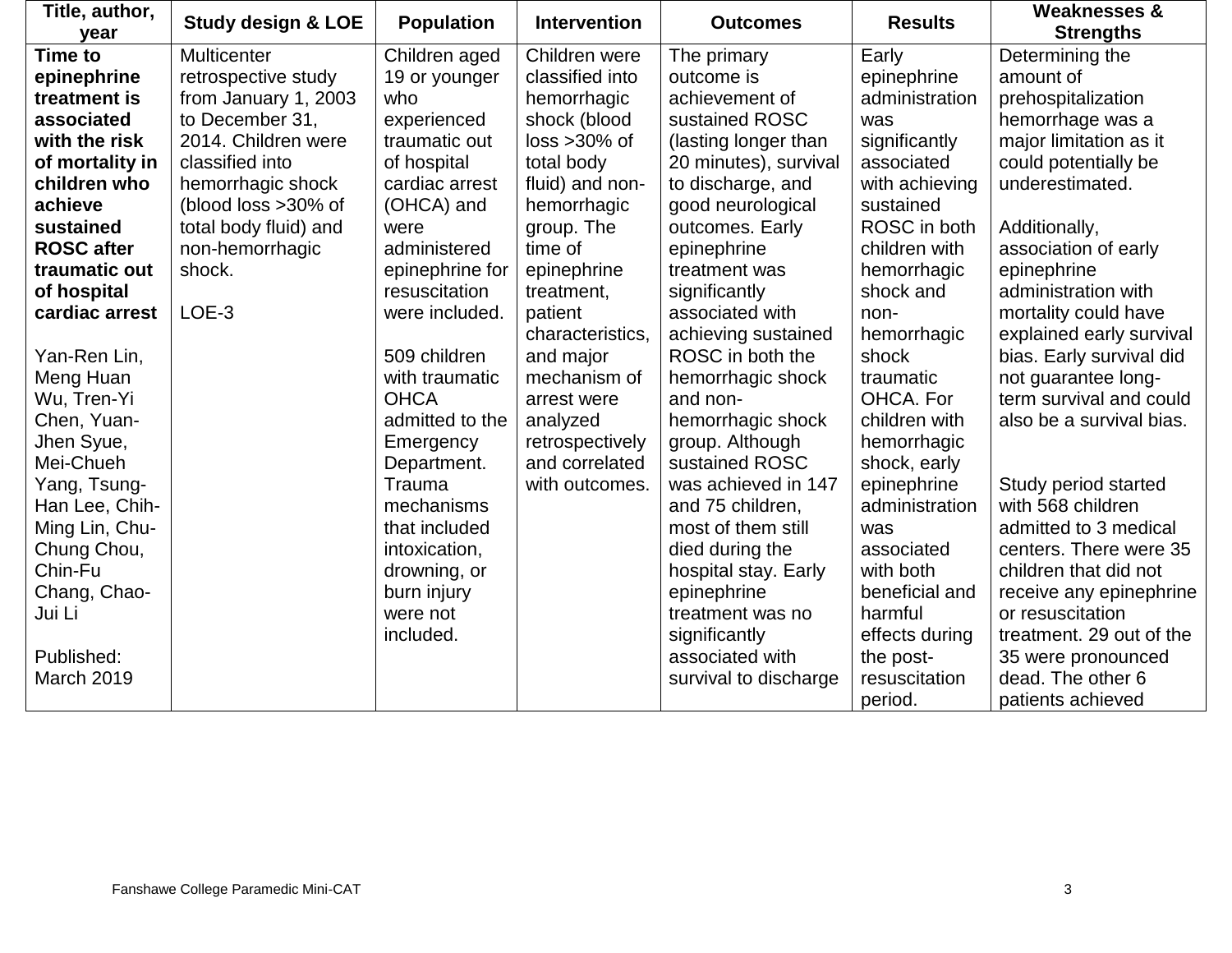|  |  | or good neurological<br>outcomes.<br>The secondary<br>outcome is the<br>duration of survival<br>and initial post-<br>resuscitation<br>hemodynamic<br>status. Early<br>epinephrine<br>treatment was<br>significantly related<br>to a better initial<br><b>GCS score. Early</b><br>and middle<br>epinephrine<br>administration were<br>both significantly<br>associated with<br>tachycardia, while<br>early epinephrine<br>administration<br>showed a slightly<br>higher proportion of<br>normotensive<br>patients. | <b>ROSC</b> without<br>administration of<br>epinephrine. Therefore,<br>the study included 509<br>children and detailed<br>what happened to the<br>other 35 children.<br>$P < 0.05$ typically<br>indicates strong<br>evidence to statistically<br>support the outcome of<br>both beneficial and<br>harmful effects of<br>epinephrine<br>administration during<br>the post-resuscitation<br>period. |
|--|--|-------------------------------------------------------------------------------------------------------------------------------------------------------------------------------------------------------------------------------------------------------------------------------------------------------------------------------------------------------------------------------------------------------------------------------------------------------------------------------------------------------------------|---------------------------------------------------------------------------------------------------------------------------------------------------------------------------------------------------------------------------------------------------------------------------------------------------------------------------------------------------------------------------------------------------|
|  |  |                                                                                                                                                                                                                                                                                                                                                                                                                                                                                                                   |                                                                                                                                                                                                                                                                                                                                                                                                   |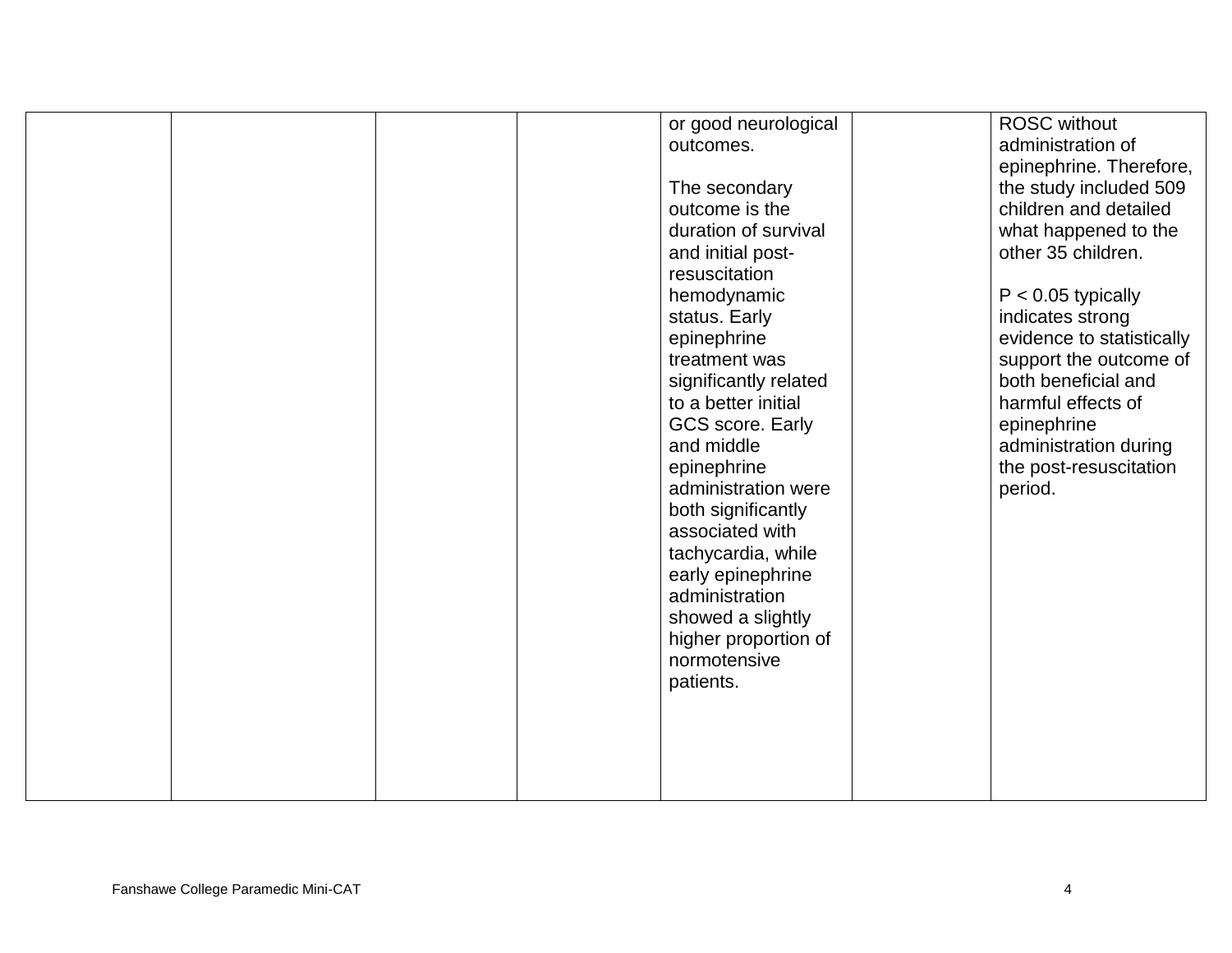| The influence      | <b>PARAMEDIC2: large</b> | <b>Adult patients</b> | <b>Patients</b>   | Those who received    | The rates of   | A strength of this study  |
|--------------------|--------------------------|-----------------------|-------------------|-----------------------|----------------|---------------------------|
| of time to         | randomised, double       | treated for out       | treated for out   | drug administration   | ROSC on        | is that it focused on     |
| adrenaline         | blind, placebo           | of hospital           | of hospital       | immediately after     | arrival at     | reducing bias (doubled    |
| administration     | controlled trial which   | cardiac arrest        | cardiac arrest    | cardiac arrest was    | hospital,      | blind and placebo).       |
| in the             | evaluated the effect of  | who were not          | who were not      | twice more likely to  | survival and   |                           |
| <b>Paramedic 2</b> | standard dose            | successfully          | successfully      | have ROSC             | favourable     | One weakness is the       |
| randomised         | adrenaline in adults     | resuscitated          | resuscitated by   | compared to           | neurological   | post-resuscitation care   |
| controlled         | with out of hospital     | by means of           | means of          | placebo.              | outcome all    | treatments such as        |
| trial              | cardiac arrest by five   | defibrillation or     | defibrillation or |                       | decreased as   | temperature               |
|                    | <b>National Health</b>   | CPR and met           | CPR, and who      | ROSC decrease at a    | the interval   | management,               |
| Gavin Perkins,     | Service ambulance        | the                   | met               | greater rate in the   | from cardiac   | haemodynamic and          |
| Claire Kenna,      | services in the United   | predetermined         | predetermined     | placebo arm           | arrest to the  | ventilator management,    |
| Chen Ji,           | Kingdom from             | eligibility           | eligibility       | compared with the     | administration | percutaneous coronary     |
| Charles            | December 2014 to         | criteria.             | criteria, were    | adrenaline arm.       | of drug or     | intervention, and         |
| Deakin, Jerry      | October 2017.            |                       | randomly          |                       | placebo        | prognostication, were     |
| Nolan, Tom         |                          | Sample size is        | allocated to      | The increase of       | increased.     | not strictly protocolized |
| Quinn,             | LOE-1                    | 8016, 4902            | receive           | timing of drug        |                | or monitored.             |
| Charlotte          |                          | sustained a           | parenteral        | administration        | The rate of    | Therefore, it is possible |
| Scomparin,         |                          | witnessed             | adrenaline or     | increases, the odds   | survival and   | that different            |
| Rachael            |                          | cardiac arrest-       | saline placebo.   | ratio of ROSC         | favourable     | approaches to post-       |
| Fothergill,        |                          | 2437 received         | There were        | increases between     | neurological   | resuscitation care may    |
| Imogen             |                          | placebo and           | 10ml syringes     | the adrenaline and    | outcomes was   | have influenced longer    |
| Gunson, Helen      |                          | 2465 received         | loaded with       | placebo group by a    | not            | term outcomes.            |
| Pocock, Nigel      |                          | adrenaline.           | either ten 1 mg   | factor of 1.03 for    | substantively  |                           |
| Rees, Lyndsey      |                          |                       | doses of          | every additional      | different over | Another weakness is       |
| O'Shea, Judith     |                          |                       | adrenaline or     | minute.               | time between   | there were no             |
| Finn, Simon        |                          |                       | ten doses of      |                       | the adrenaline | comparative (higher or    |
| Gates, Ranjit      |                          |                       | $0.9\%$ saline.   | The probability of    | and placebo    | lower) dosage of          |
| Lall               |                          |                       | The trial packs   | <b>ROSC</b> for those | group.         | epinephrine               |
|                    |                          |                       | and their         | given adrenaline      |                | administered, which       |
| Published:         |                          |                       | content were      | immediately after     |                | could have produced       |
| January 2020       |                          |                       | identical in      | cardiac arrest were   |                | different results.        |
|                    |                          |                       | appearance        | 0.46 compared to      |                |                           |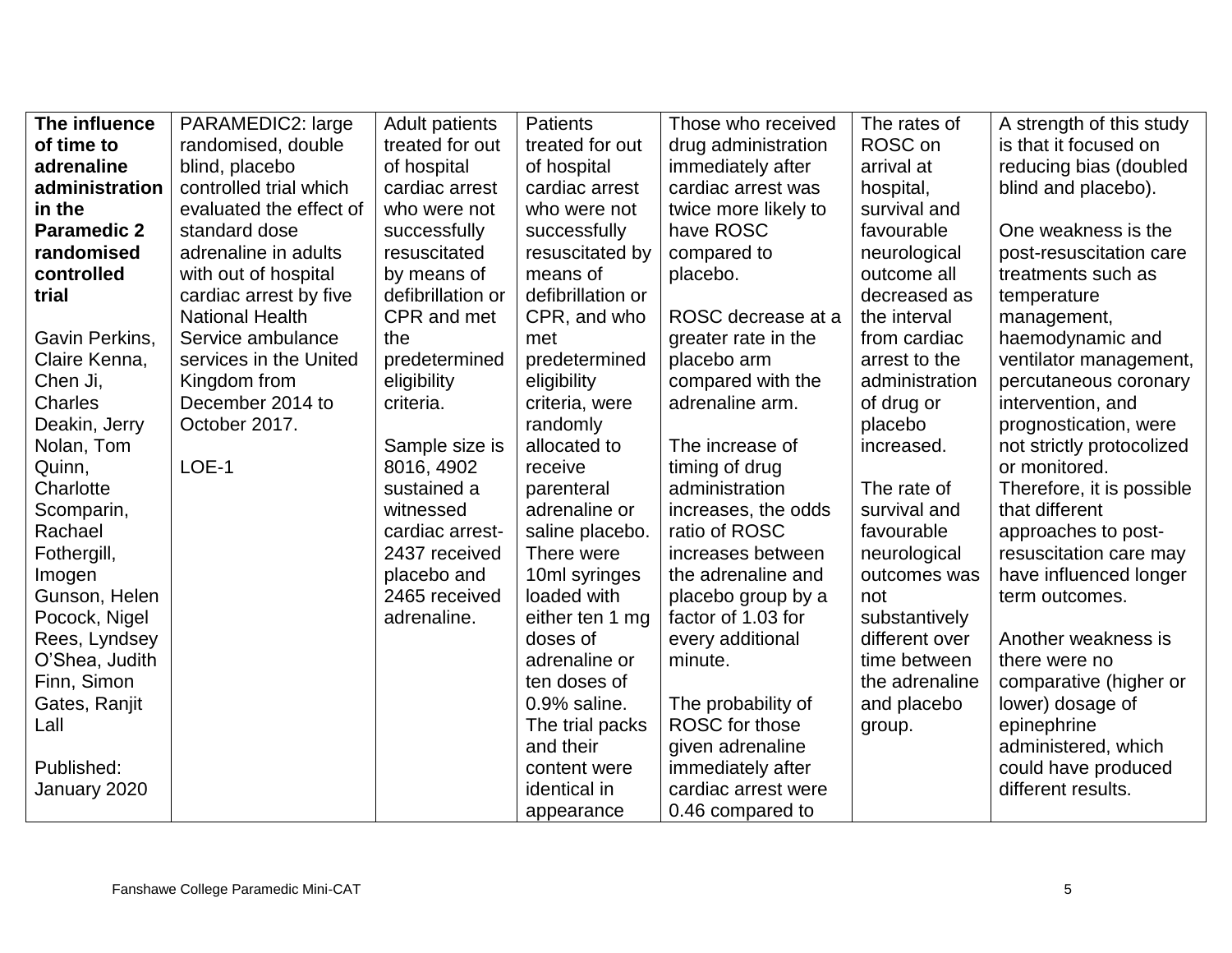|                                                                                                                   |                                                                                                                                                                                        |                                                                                                                                                 | and carried a<br>unique<br>identification<br>number.                                                                                | 0.3 for those given<br>placebo.<br>The rate of survival<br>to 30 days<br>decreases as time to<br>treatment increases<br>in both the placebo<br>and adrenaline<br>group.                               |                                                                                                                                    | With a $p \le 0.001$ for<br>favourable neurological<br>outcome at discharge,<br>therefore the results are<br>statistically significant.                                                   |
|-------------------------------------------------------------------------------------------------------------------|----------------------------------------------------------------------------------------------------------------------------------------------------------------------------------------|-------------------------------------------------------------------------------------------------------------------------------------------------|-------------------------------------------------------------------------------------------------------------------------------------|-------------------------------------------------------------------------------------------------------------------------------------------------------------------------------------------------------|------------------------------------------------------------------------------------------------------------------------------------|-------------------------------------------------------------------------------------------------------------------------------------------------------------------------------------------|
| A randomized<br>trial of<br><b>Epinephrine</b><br>in Out of<br><b>Hospital</b><br><b>Cardiac</b><br><b>Arrest</b> | Multicenter,<br>randomized, double-<br>blind placebo-<br>controlled<br><b>PARAMEDIC2 trial</b><br>conducted by 5<br><b>National Health</b><br>Services ambulance<br>services to United | <b>Adult patients</b><br>who had<br>sustained an<br>out of hospital<br>cardiac arrest<br>for which<br>advanced life<br>support was<br>provided. | If initial<br>attempts at<br>resuscitation<br>were<br>unsuccessful,<br>the patient was<br>randomly<br>assigned to<br>receive either | The primary<br>outcome was the<br>rate of survival at 30<br>days. The secondary<br>outcome were the<br>rate of survival until<br>hospital admission,<br>the lengths of stay in<br>the hospital and in | The use of<br>epinephrine<br>during<br>resuscitation<br>for out of<br>hospital<br>cardiac arrest<br>resulted in a<br>significantly | One weakness of this<br>study includes not<br>incorporating strategies<br>that could have<br>produced different<br>results; different dose<br>or dosing intervals.<br>Another weakness if |
| <b>Gavin Perkins</b><br>(MD), Chen Ji                                                                             | Kingdom.                                                                                                                                                                               | Criteria for<br>exclusion                                                                                                                       | parenteral<br>epinephrine or                                                                                                        | the intensive care<br>unit, the rates of                                                                                                                                                              | higher rate of<br>survival at 30                                                                                                   | the information<br>regarding the patient's                                                                                                                                                |
| (PhD), Charles                                                                                                    | LOE-1                                                                                                                                                                                  | include known                                                                                                                                   | saline placebo.                                                                                                                     | survival at hospital                                                                                                                                                                                  | days than the                                                                                                                      | baseline neurologic                                                                                                                                                                       |
| Deakin (MD),<br>Tom Quinn,                                                                                        |                                                                                                                                                                                        | or apparent<br>pregnancy,                                                                                                                       | There were<br>identical-                                                                                                            | discharge at 3<br>months, and the                                                                                                                                                                     | use of<br>placebo.                                                                                                                 | status was not<br>collected, and                                                                                                                                                          |
| M.Phil, Jerry                                                                                                     |                                                                                                                                                                                        | age of less                                                                                                                                     | appearing trial                                                                                                                     | neurologic outcomes                                                                                                                                                                                   | Patients in the                                                                                                                    | information regarding                                                                                                                                                                     |
| Nolan,                                                                                                            |                                                                                                                                                                                        | than 16 years                                                                                                                                   | packs                                                                                                                               | at hospital discharge                                                                                                                                                                                 | epinephrine                                                                                                                        | the quality of CPR was                                                                                                                                                                    |
| Charlotte<br>Scomparin,                                                                                           |                                                                                                                                                                                        | old, cardiac<br>arrest from                                                                                                                     | containing 10<br>prefilled                                                                                                          | at 3 months.                                                                                                                                                                                          | group had a<br>higher rate of                                                                                                      | limited to the first 5<br>minutes of cardiac                                                                                                                                              |
| Scott Regan,                                                                                                      |                                                                                                                                                                                        | anaphylaxis or                                                                                                                                  | syringes, with                                                                                                                      | In the epinephrine                                                                                                                                                                                    | return of                                                                                                                          | arrest.                                                                                                                                                                                   |
| John Long,                                                                                                        |                                                                                                                                                                                        | asthma, or                                                                                                                                      | each syringe                                                                                                                        | group, 130 patients                                                                                                                                                                                   | spontaneous                                                                                                                        |                                                                                                                                                                                           |
| Anne Slowther,                                                                                                    |                                                                                                                                                                                        | administration                                                                                                                                  | containing                                                                                                                          | were alive at 30                                                                                                                                                                                      | circulation, a                                                                                                                     | The study started with                                                                                                                                                                    |
| Helen Pocock,                                                                                                     |                                                                                                                                                                                        | of epinephrine                                                                                                                                  | either 1 mg of                                                                                                                      | days, compared to                                                                                                                                                                                     | higher                                                                                                                             | 8103 patients, however                                                                                                                                                                    |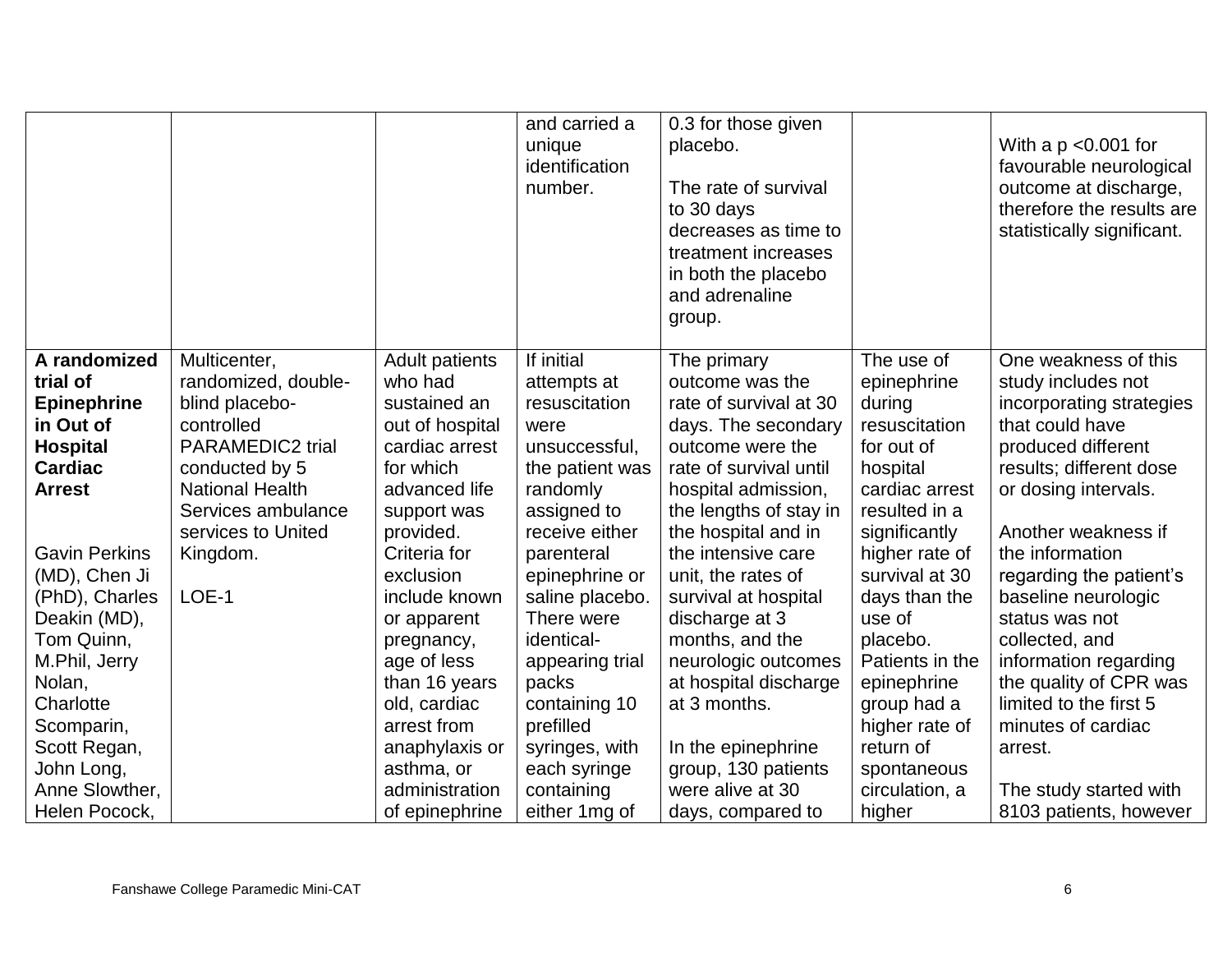| John Black,<br>before the<br>epinephrine or<br>94 patients in the<br>frequency of<br>arrival of the<br>0.9% saline.<br>Fionna Moore,<br>placebo group.<br>transport to<br>Rachael<br>trial-trained<br>There was no<br>the hospital,<br>significant difference<br>Fothergill,<br>The<br>and a higher<br>paramedic.<br>Nigel Rees,<br>Traumatic<br>randomized<br>between the<br>rate of<br>cardiac arrest<br>epinephrine group<br>treatment in<br>Lyndsey<br>sequence was<br>O'Shea, Mark<br>the ICU.<br>and the placebo<br>numbers.<br>were also<br>computer-<br>excluded.<br>group for patients<br>Docherty,<br>generated by<br>There were no<br>who survived until<br>favourable<br>Imogen<br>the<br>Gunson, Kyee<br>minimization<br>hospital charge with<br>There was a<br>neurological<br>total of 8014<br>Han, Karl<br>method with<br>favourable<br>outcomes<br>seen in either<br>Charlton,<br>an overall<br>neurologic<br>patients.<br>outcomes. Severe<br>Judith Finn,<br>assignment<br>groups.<br>ratio of 1:1.<br><b>Stavros</b><br>neurological<br>Petrou, Nigel<br>impairment were<br>Stallard, Simon<br>more common<br>Gates, Ranjit<br>among survivors in<br>Lall,<br>the epinephrine<br>group than in the<br>placebo group.<br>Published: July<br>18, 2018 | 87 patients were<br>ineligible to participate<br>and 2 patients had<br>unknown trial-group<br>assignments due to<br>missing trial-pack |
|-------------------------------------------------------------------------------------------------------------------------------------------------------------------------------------------------------------------------------------------------------------------------------------------------------------------------------------------------------------------------------------------------------------------------------------------------------------------------------------------------------------------------------------------------------------------------------------------------------------------------------------------------------------------------------------------------------------------------------------------------------------------------------------------------------------------------------------------------------------------------------------------------------------------------------------------------------------------------------------------------------------------------------------------------------------------------------------------------------------------------------------------------------------------------------------------------------------------------------------------------------------------------|----------------------------------------------------------------------------------------------------------------------------------------|
|                                                                                                                                                                                                                                                                                                                                                                                                                                                                                                                                                                                                                                                                                                                                                                                                                                                                                                                                                                                                                                                                                                                                                                                                                                                                         |                                                                                                                                        |
| Further<br>Retrospective<br><b>Adult patients</b><br>178 received<br>Epinephrine doses<br>Impact of<br>Analysis in a tertiary<br>epinephrine<br>>18 years old,<br>epinephrine<br>were administered<br>studies are                                                                                                                                                                                                                                                                                                                                                                                                                                                                                                                                                                                                                                                                                                                                                                                                                                                                                                                                                                                                                                                       | One limitation to this<br>study was that it was an                                                                                     |
| significantly more<br>administration<br>hospital setting $-300$<br>cardiac arrest<br>needed to<br>dose more                                                                                                                                                                                                                                                                                                                                                                                                                                                                                                                                                                                                                                                                                                                                                                                                                                                                                                                                                                                                                                                                                                                                                             | observational study that                                                                                                               |
| records for out of<br>either<br>than 15<br>frequently in out of<br>frequency in<br>investigate                                                                                                                                                                                                                                                                                                                                                                                                                                                                                                                                                                                                                                                                                                                                                                                                                                                                                                                                                                                                                                                                                                                                                                          | lacked randomization,                                                                                                                  |
| out of hospital<br>hospital cardiac arrest<br>traumatic or<br>hospital cardiac<br>whether the<br>minutes after                                                                                                                                                                                                                                                                                                                                                                                                                                                                                                                                                                                                                                                                                                                                                                                                                                                                                                                                                                                                                                                                                                                                                          | therefore cannot                                                                                                                       |
| in Saudi Arabia at<br>cardiac arrest<br>ED arrival, 24<br>arrest non-survivors<br>non-traumatic,<br>long-term                                                                                                                                                                                                                                                                                                                                                                                                                                                                                                                                                                                                                                                                                                                                                                                                                                                                                                                                                                                                                                                                                                                                                           | establish causation.                                                                                                                   |
| <b>King Fahd University</b><br>patients: a<br>and patients<br>received the<br>compared with<br>outcomes of<br>dose within 11<br>who received<br>survivors.                                                                                                                                                                                                                                                                                                                                                                                                                                                                                                                                                                                                                                                                                                                                                                                                                                                                                                                                                                                                                                                                                                              |                                                                                                                                        |
| Hospital from 2005 to<br>retrospective<br>out of hospital<br>CPR either<br>analysis in a<br>2015.<br>to 15 minutes,<br>cardiac arrest<br>epinephrine                                                                                                                                                                                                                                                                                                                                                                                                                                                                                                                                                                                                                                                                                                                                                                                                                                                                                                                                                                                                                                                                                                                    | Time and frequency of                                                                                                                  |
| tertiary<br>35 received<br>before arriving<br>patients are                                                                                                                                                                                                                                                                                                                                                                                                                                                                                                                                                                                                                                                                                                                                                                                                                                                                                                                                                                                                                                                                                                                                                                                                              | administration were                                                                                                                    |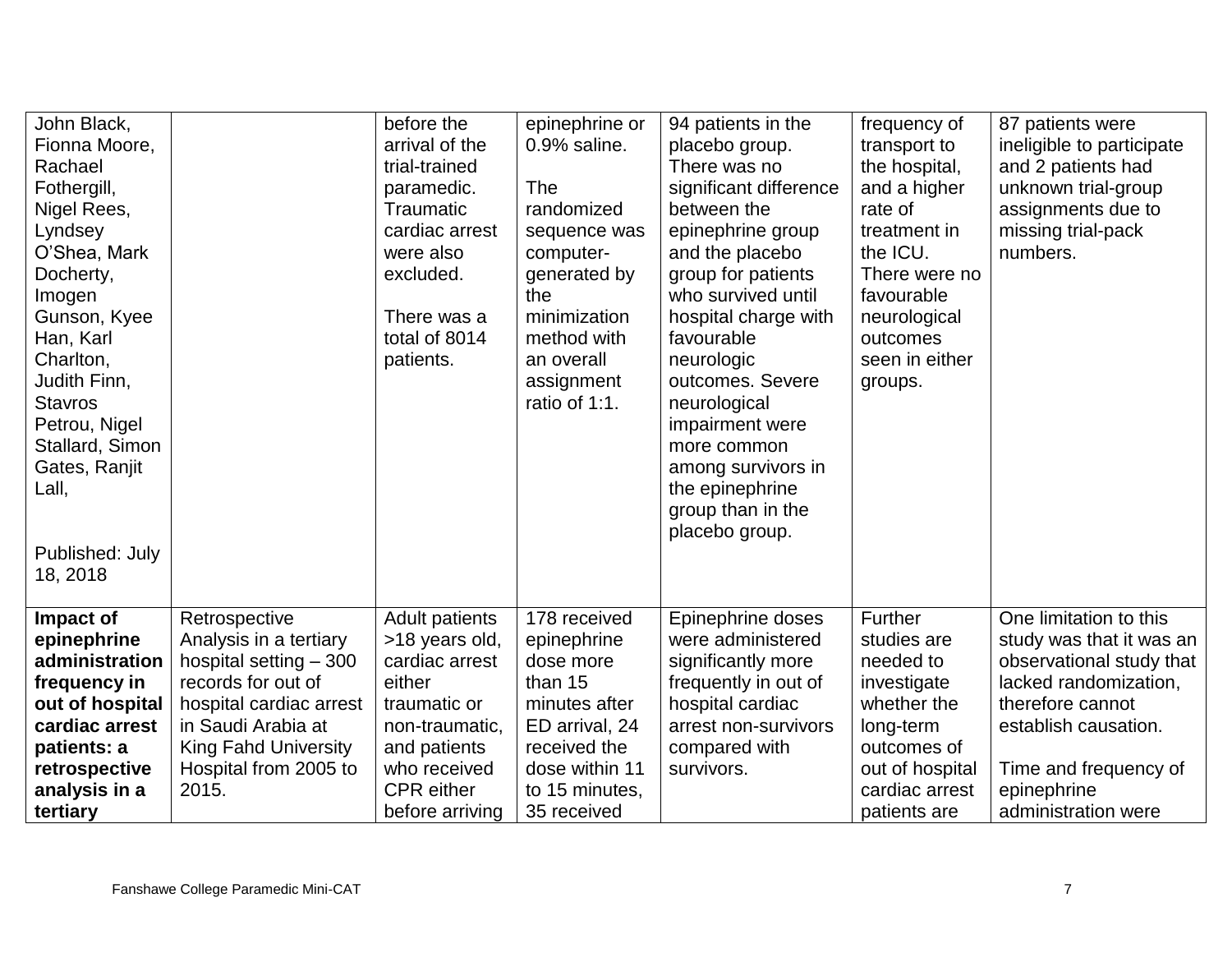| hospital             | LOE-5 | at the hospital              | the dose within | Epinephrine is                           | influenced by   | obtained from the          |
|----------------------|-------|------------------------------|-----------------|------------------------------------------|-----------------|----------------------------|
| setting              |       | or in the ED                 | 6 to 10         | associated with                          | the timing and  | hospital records- which    |
|                      |       | for at least 5               | minutes of      | higher 30 day                            | frequency of    | were completed during      |
| Mohammed Al-         |       | minutes.                     | arrival, and 63 | survival rate                            | epinephrine     | an emergency,              |
| Mulhim,              |       |                              | received the    | compared with the                        | administration. | therefore they might not   |
| Mohammed             |       | Sample size                  | dose within 0   | placebo group.                           |                 | be very accurate           |
| Alshahrani,          |       | was 300 - 199                | to 5 minutes of | There was no benefit                     |                 | because of the             |
| Laila Asonto,        |       | men, and 101                 | arrival.        | in the neurological                      |                 | emergency situation.       |
| Ahmad                |       | were women.                  |                 | outcome.                                 |                 |                            |
| Abdulhady,           |       | Overall age                  |                 |                                          |                 | CPR was not                |
| Talal Almutairi,     |       | was 50.4 (14-                |                 | Early epinephrine                        |                 | standardized across all    |
| Mariam Hajji,        |       | 98 years old).               |                 | administration within                    |                 | cases, therefore this      |
| Mohammed             |       | Most of the                  |                 | 5 minutes was                            |                 | could have affected the    |
| Alrubaish,<br>Khalid |       | participants<br>were Saudis, |                 | associated with a<br>lower survival rate |                 | outcome                    |
| Almulhim,            |       | while 122 were               |                 | until hospital                           |                 | Long term follow up        |
| Mariam Al-           |       | non-Saudis.                  |                 | discharge.                               |                 | with the patients who      |
| Sulaiman, and        |       |                              |                 |                                          |                 | survived and were          |
| Layla Al-            |       |                              |                 |                                          |                 | discharged were not        |
| Qahtani              |       |                              |                 |                                          |                 | analyzed.                  |
|                      |       |                              |                 |                                          |                 |                            |
| Published:           |       |                              |                 |                                          |                 | A strength of this         |
| 2019                 |       |                              |                 |                                          |                 | observational study        |
|                      |       |                              |                 |                                          |                 | was that it lacked         |
|                      |       |                              |                 |                                          |                 | randomization, however     |
|                      |       |                              |                 |                                          |                 | can establish an           |
|                      |       |                              |                 |                                          |                 | association between        |
|                      |       |                              |                 |                                          |                 | epinephrine frequency      |
|                      |       |                              |                 |                                          |                 | and patient outcomes.      |
|                      |       |                              |                 |                                          |                 |                            |
|                      |       |                              |                 |                                          |                 | There was a $p<0.0005$ ,   |
|                      |       |                              |                 |                                          |                 | therefore no statistically |
|                      |       |                              |                 |                                          |                 | significant difference     |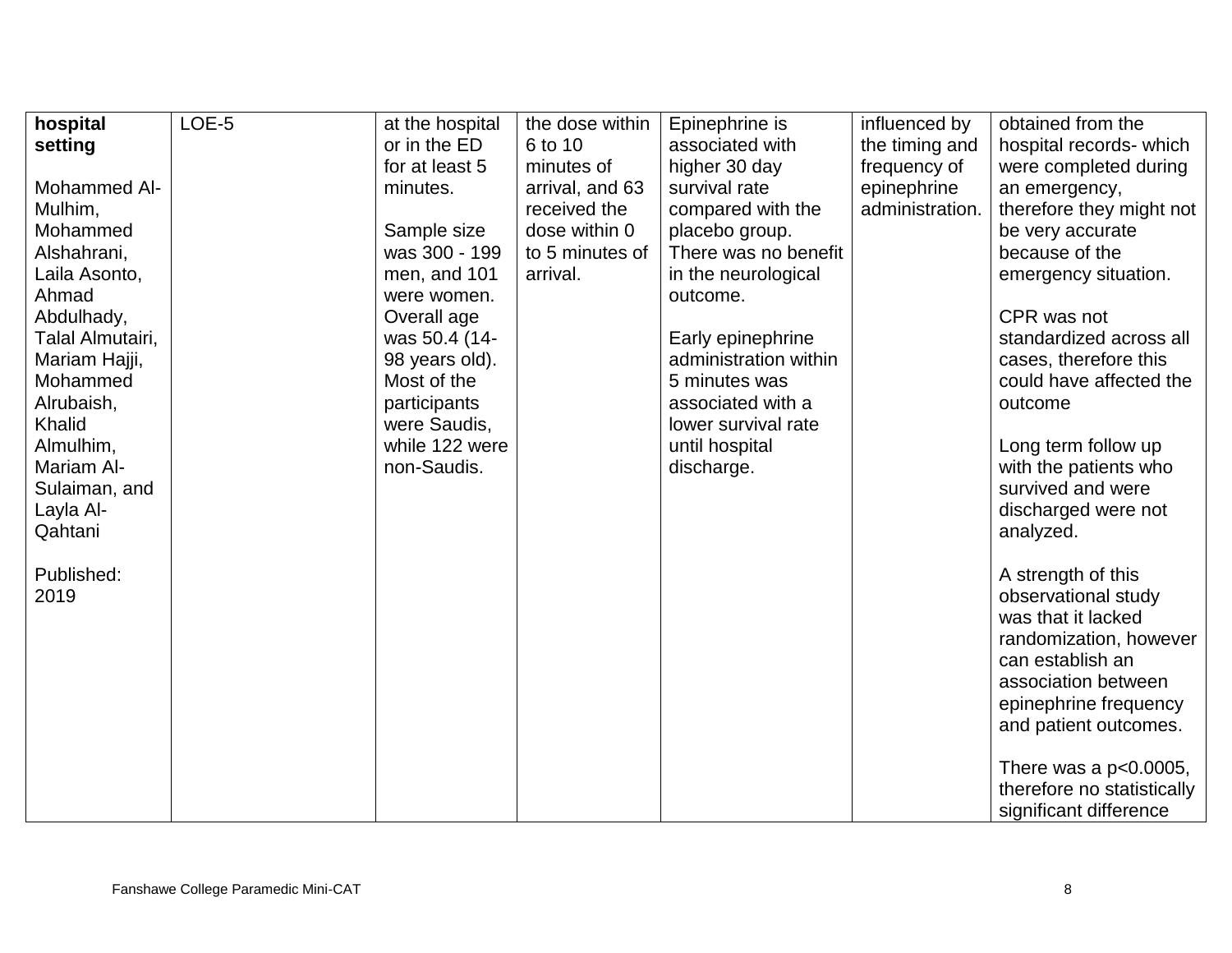|  |  |  | between the survival<br>and non-survival |
|--|--|--|------------------------------------------|
|  |  |  | groups in terms of                       |
|  |  |  | gender, age, time                        |
|  |  |  | interval of the first                    |
|  |  |  | epinephrine dose.                        |

#### **Comments:**

Early administration of epinephrine is associated with successful return of spontaneous circulation.

The shorter the time frame to administer epinephrine is associated with more favourable neurological outcome and rate of survival.

Patients in cardiac arrest that were administered epinephrine had a higher rate of return of spontaneous circulation, higher frequency of transport to the hospital, and a higher rate of treatment in the ICU. There was no evidence to show favourable neurological outcomes with or without administration of epinephrine.

## **Considerations:**

One limitations that should be considered when using the evidence from the above review includes the differing populations and population sizes. One study used children aged 19 or younger, adults greater than 16 years old, and adults older than 18 including traumatic and non-traumatic cardiac arrest. This poses a limitation as the age varies between pediatric to 90 years old.

The study sample size varies between all the reviewed studies. The greater the sample size, the more reliable the results, however there is a certain point where the sample size is too large. One study had 509 participants, another study had 4902 participants, the third study had 8014 participants, and the last study had 300. Additionally, the research studies were conducted in different sites- Taiwan, England/Wales, United Kingdom, and Saudi Arabia. This represents the population of where the study was conducted, however, may not reflect the population in South Western Ontario.

Another limitation to consider when attempting to use the evidence outlined in the review is the inability to compare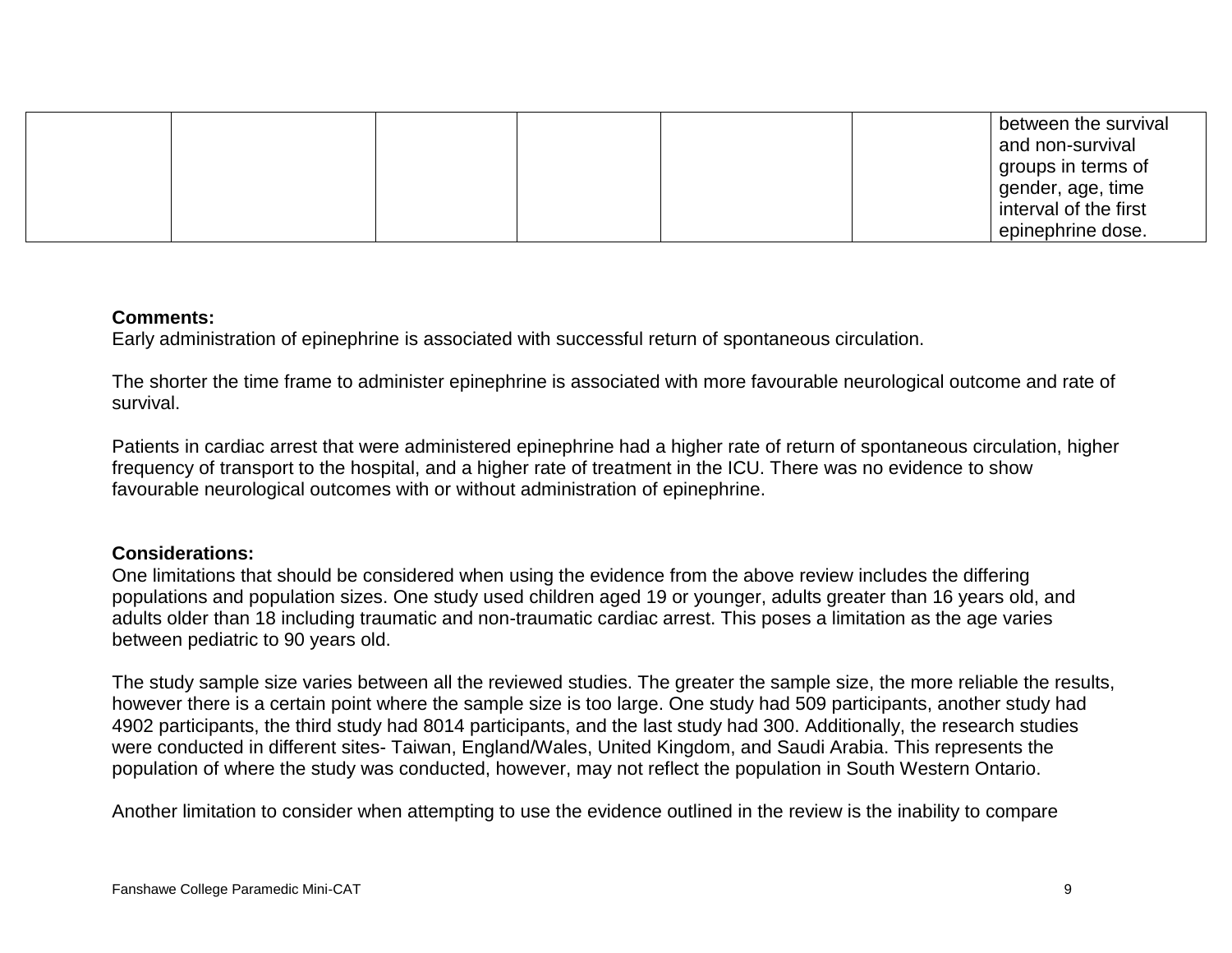outcomes before and after a time of administration of epinephrine (eg. 5 minutes). The study by Al-Mulhim et al., showed the results of administration of epinephrine after 5, 10, and 15 minutes, but did not show the outcomes of before administration of epinephrine. Therefore, there was no baseline to compare the results to. Additionally, the study by Perkins et al., had either a placebo or epinephrine administered. In this type of double blind study, there is also some uncertainty if the paramedic administering the treatment is blinded to what they are administering.

There is also poor quality evidence that would limit the use of the evidence for the study by Al-Mulhim et al. This study did not control of identify when exactly cardiac arrest began to justify what the time frames were. This would be difficult as there was no documentation of the time on the emergency hospital records and if there was, there was no way to determine the accuracy of the time.

In all of the studies, the outcomes were all based on the patients that survived cardiac arrest, therefore, it would be difficult to differentiate if it was epinephrine that caused this. All the studies had a survivalship bias as the subjects that died during the cardiac arrest were not used in the data.

In regards to the research paper studying administration of epinephrine to children, the results indicated early epinephrine administration was associated with both beneficial and harmful effects during the post-resuscitation period. However, the amount of blood loss along with the time of initial cardiac arrest to administration of epinephrine could have been underestimated. This would in turn skew the data and results may not be as reliable.

## **Clinical bottom line:**

Early epinephrine administration was significantly associated with achieving sustained ROSC in both children and adults and showed higher rate of survival at 30 days.

Neurological outcomes had no favourable outcome with the use of epinephrine.

## **References**

Al-Mulhim, M. A., Alshahrani, M. S., Asonto, L. P., Abdulhady, A., Almutairi, T. M., Hajji, M., … Al-Qahtani, L. B. (2019). Impact of epinephrine administration frequency in out-of-hospital cardiac arrest patients: a retrospective analysis in a tertiary hospital setting. Journal of International Medical Research, 47(9), 4272–4283. https://doi.org/10.1177/0300060519860952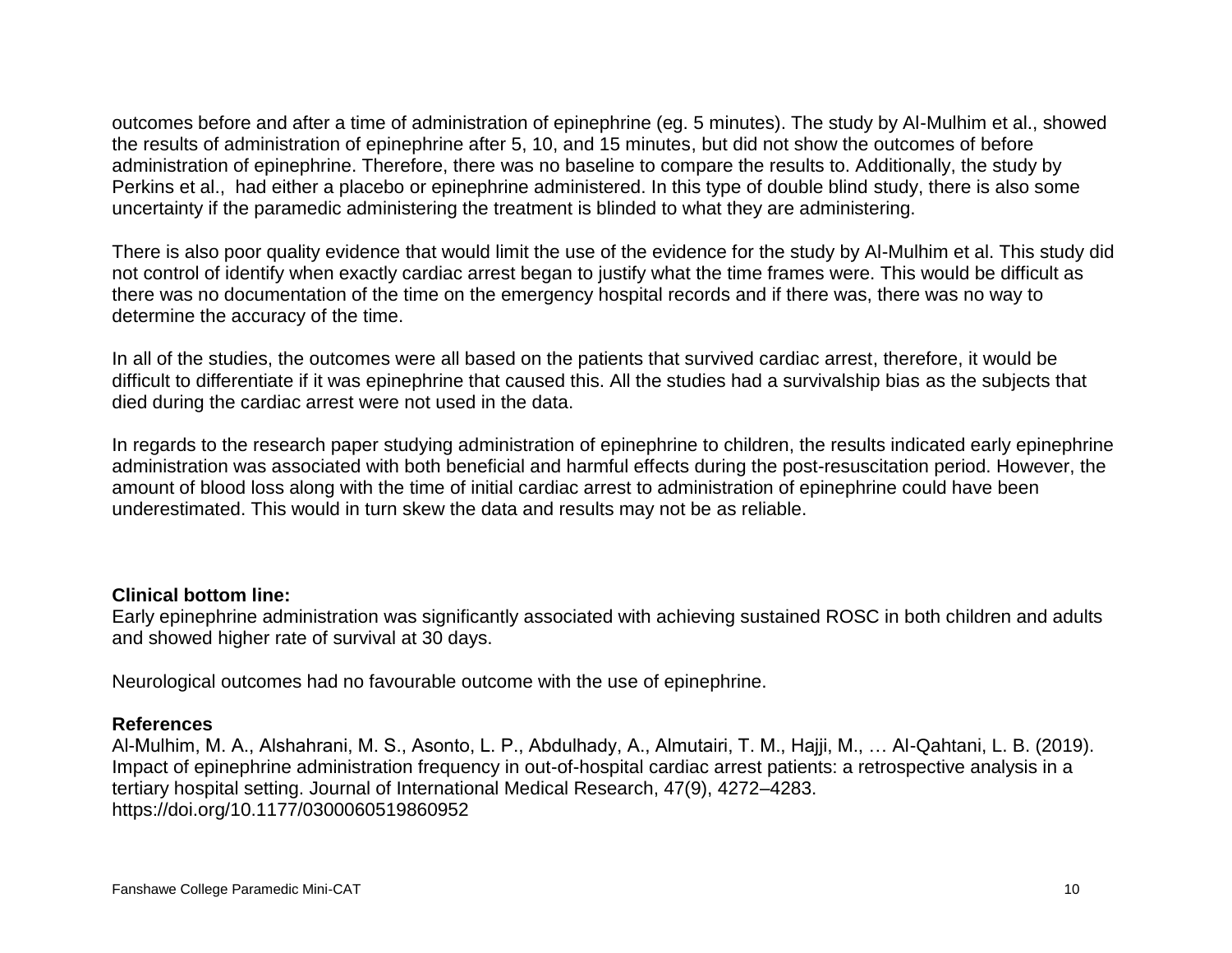Lin, Y. R., Wu, M. H., Chen, T. Y., Syue, Y. J., Yang, M. C., Lee, T. H., Lin, C. M., Chou, C. C., Chang, C. F., & Li, C. J. (2019). Time to epinephrine treatment is associated with the risk of mortality in children who achieve sustained ROSC after traumatic out-of-hospital cardiac arrest. Critical care (London, England), 23(1), 101. https://doi.org/10.1186/s13054- 019-2391-z

Perkins, G. D., Ji, C., Deakin, C. D., Quinn, T., Nolan, J. P., Scomparin, C., … Lall, R. (2018). A Randomized Trial of Epinephrine in Out-of-Hospital Cardiac Arrest. New England Journal of Medicine, 379(8), 711–721. https://doi.org/10.1056/nejmoa1806842

Perkins, G. D., Kenna, C., Ji, C., Deakin, C. D., Nolan, J. P., Quinn, T., … Lall, R. (2020). The influence of time to adrenaline administration in the Paramedic 2 randomised controlled trial. Intensive Care Medicine, 46(3), 426–436. https://doi.org/10.1007/s00134-019-05836-2